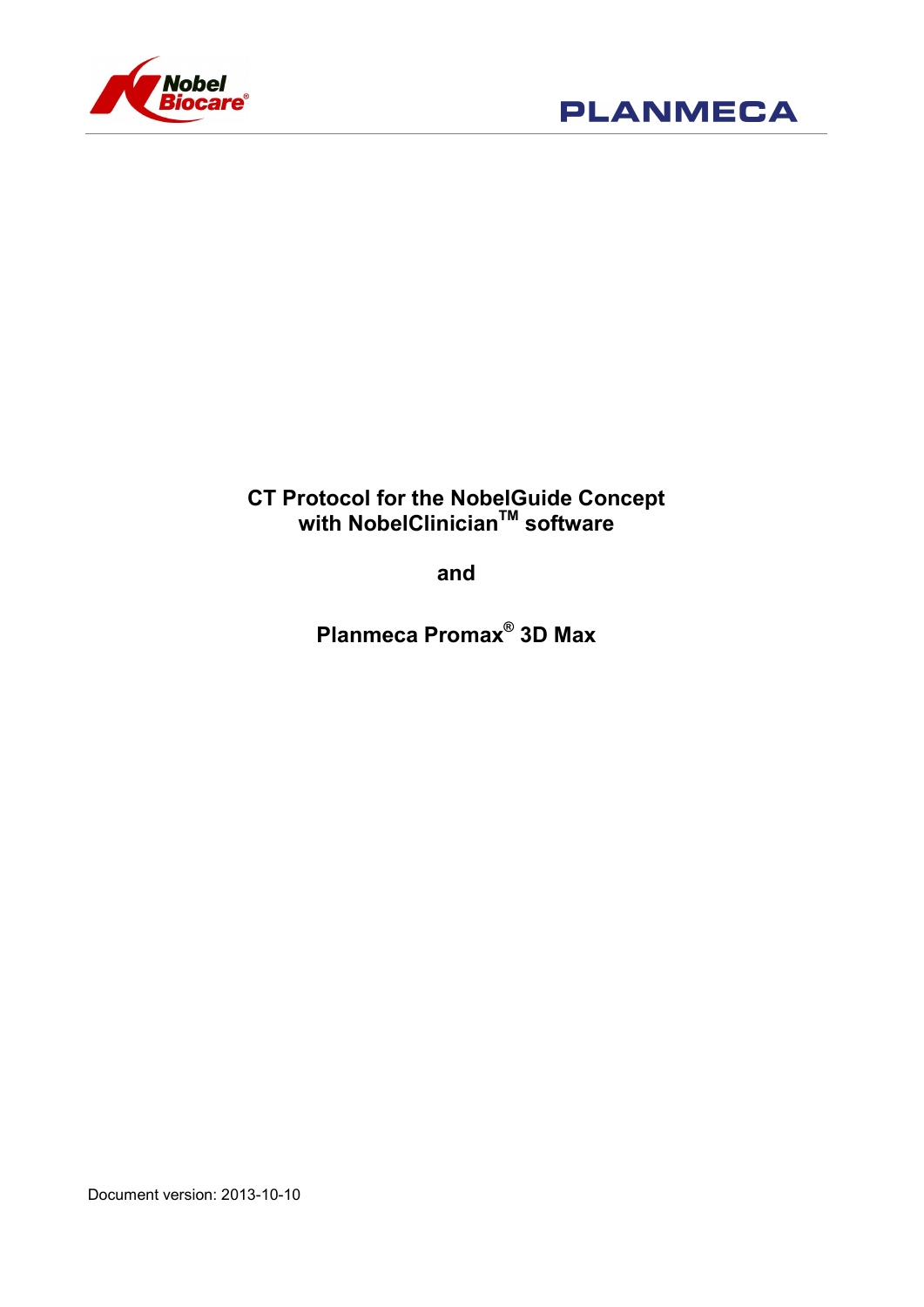

### 1 Planmeca scanner instructions

## 1.1 Image Acquisition

Version Planmeca software: Planmeca Romexis version 2.7.0.R or newer

# 1.1.1 Calibration scan

| Normal resolution        | $0.2 \text{ mm}$        |
|--------------------------|-------------------------|
| kV, (adult, medium size) | 76 kV                   |
| mA, (adult, medium size) | $12 \text{ mA}$         |
| Field Of View            | 100mm Ø x 55 mm (Lower) |
| Scan time                | 18s                     |
| <b>Slice Thickness</b>   | $0.2$ mm                |
| Imaging program          | Teeth                   |
| Artefact removal setting | Low (default)           |
| <b>HU</b> correction     | Off                     |

The phantoms/objects should be placed on top of Planmeca CBCT guide holder (part number 10017436) provided with the Planmeca ProMax 3D Max.

Note: Bring the imaging arm to the front ('Target' value on user interface should be "X+0, Y+20"), using the Positioning joystick on the ProMax 3D Max, to be sure to get the whole object into the volume.

For more information on the NobelGuide calibration object, please consult following sections of the NobelClinician Help Files in the software: My Office Module > Scanner Calibration.



# 1.1.2 Radiographic guide scan

| Normal resolution        | $0.2 \text{ mm}$        |
|--------------------------|-------------------------|
| kV, (adult, medium size) | 76 kV                   |
| mA, (adult, medium size) | $12 \text{ mA}$         |
| Field Of View            | 100mm Ø x 55 mm (Lower) |
| Scan time                | 18 <sub>s</sub>         |
| <b>Slice Thickness</b>   | $0.2 \text{ mm}$        |
| Imaging program          | Teeth                   |
| Artefact removal setting | Low (default)           |
| <b>HU</b> correction     | Off                     |

The phantoms/objects should be placed on top of Planmeca CBCT guide holder (part number 10017436) provided with the Planmeca ProMax 3D Max.

It is important to position the object in the middle of the FOV.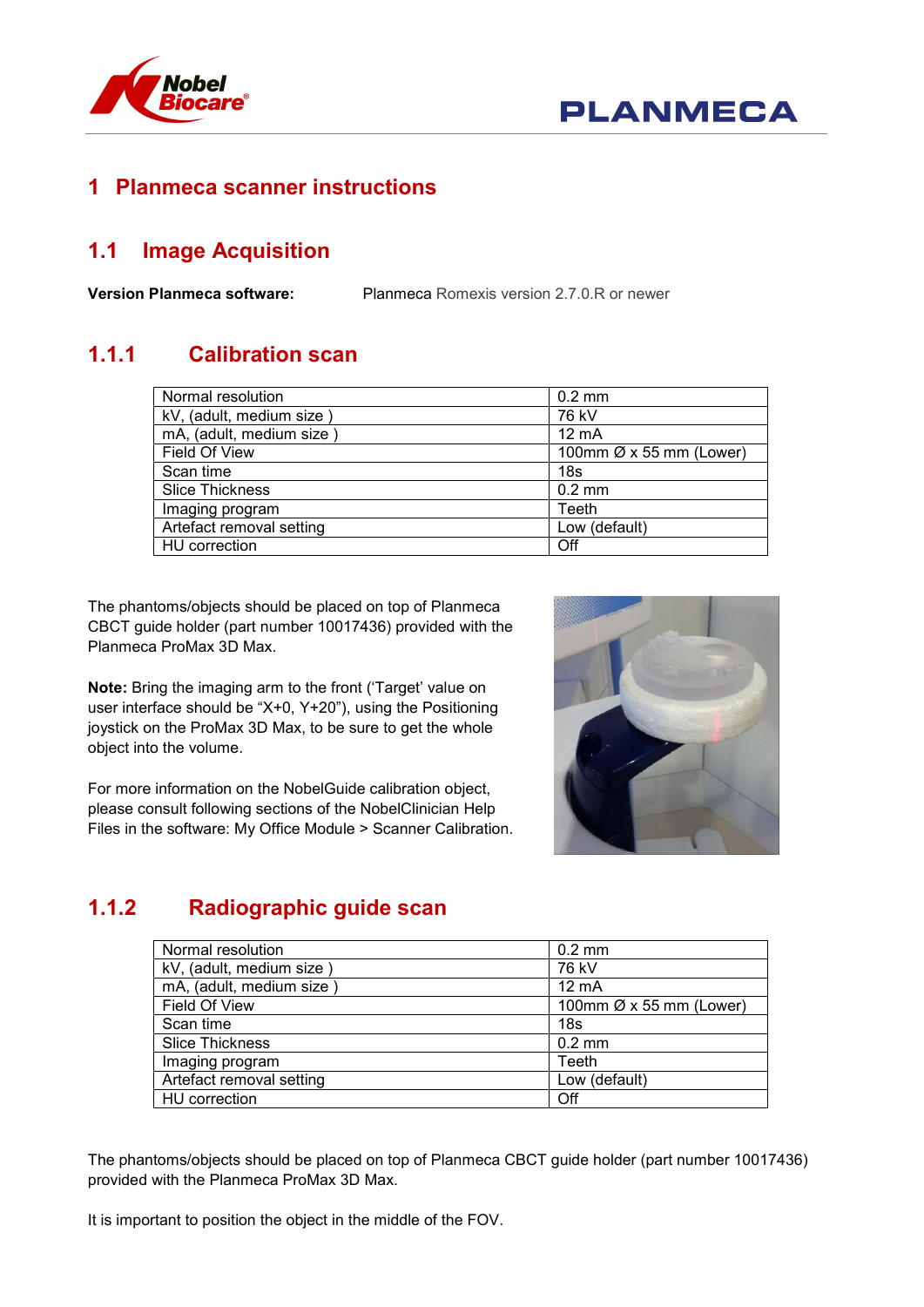



#### 1.1.3 Patient scan

| Normal resolution        | $0.2$ mm                    |
|--------------------------|-----------------------------|
| kV, (adult, medium size) | 96 kV                       |
| mA, (adult, medium size) | $10 \text{ mA}$             |
| Field Of View            | 100mm $\varnothing$ x 90 mm |
| Scan time                | 18s                         |
| <b>Slice Thickness</b>   | $0.2$ mm                    |
| Imaging program          | Teeth                       |
| Artefact removal setting | Low (default)               |

## 1.2 Export image from Romexis

In Romexis 3D Module click the Export button in the Output group of the Main Toolbar.



Export the image with original resolution, 15bit Bit Depth and as a Set of Single Frame DICOM Files.

| Planmeca Romexis<br>Export                                                                                                                                                                                                                    | x                                                                                                                                        |
|-----------------------------------------------------------------------------------------------------------------------------------------------------------------------------------------------------------------------------------------------|------------------------------------------------------------------------------------------------------------------------------------------|
| Image Type<br>Single Multi Frame DICOM File<br>Set of Single Frame DICOM Files                                                                                                                                                                | Options<br>Resolution<br>Orig 0,20 mm $\sim$<br><b>Bit Depth</b><br>$15 -$<br><b>V</b> Original Orientation                              |
| <b>Export Type</b><br><b>Export image Only Export image Only</b> Skip Launcher<br>V<br>Export image to CD/DVD<br>Export Viewer with Multiframe image<br>Create ISO image with Viewer & Multiframe<br>Burn Viewer with DICOM File(s) on CD/DVD | Include Nerves and Implants<br><b>Export Cropped</b><br>Anonymize<br>Include Proface (.PRO)<br>Include Proface (.OBJ)<br>Include IO-Scan |
| Folder: C:\temp<br>File Name: NobelGuide                                                                                                                                                                                                      |                                                                                                                                          |
|                                                                                                                                                                                                                                               | OK<br>Cancel                                                                                                                             |

Figure 1:Export settings for Romexis. Set the resolution according to the specifications in section 1.1.